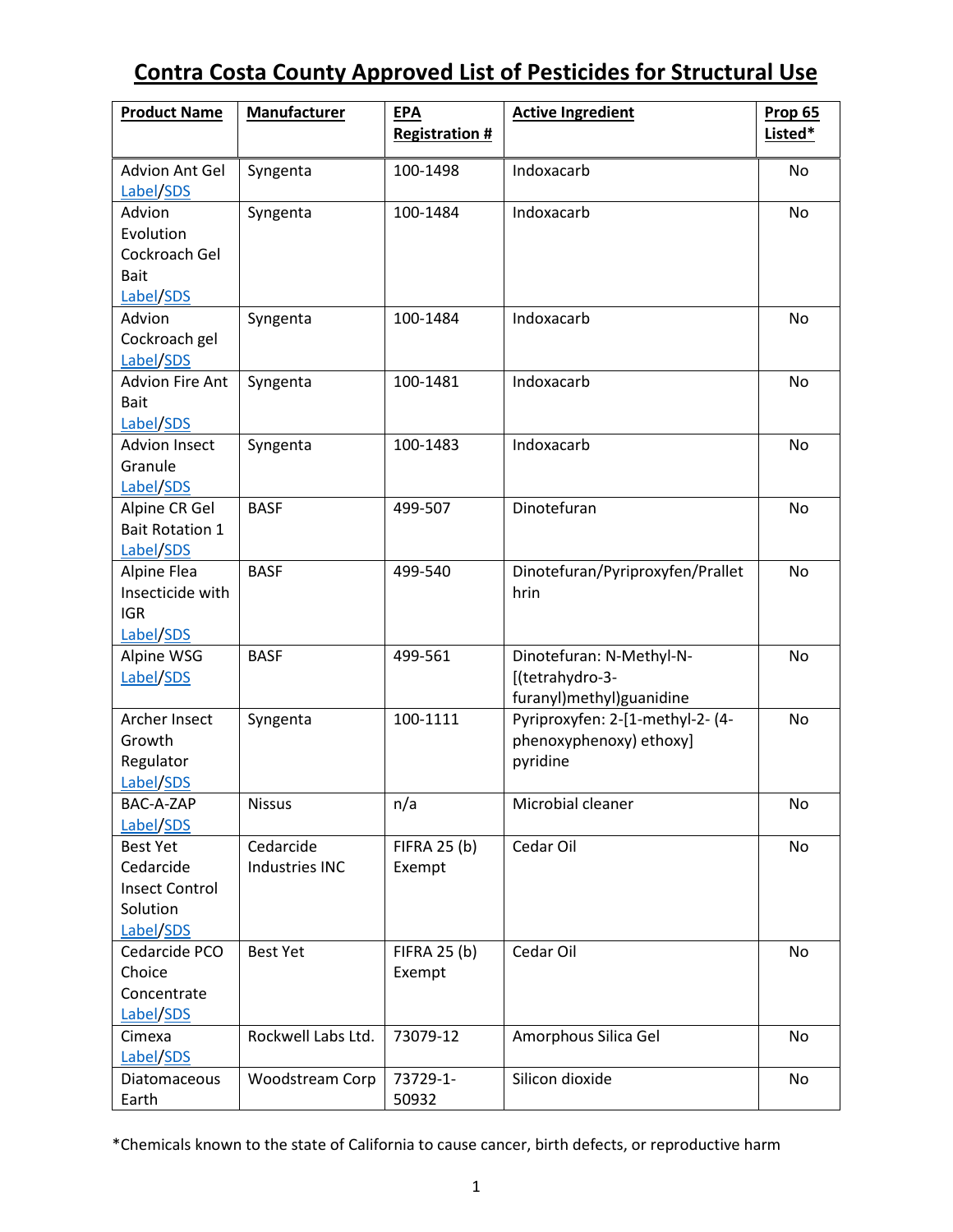| <b>Product Name</b>                                    | Manufacturer                    | <b>EPA</b><br><b>Registration #</b> | <b>Active Ingredient</b>                                                     | <b>Prop 65</b><br>Listed* |
|--------------------------------------------------------|---------------------------------|-------------------------------------|------------------------------------------------------------------------------|---------------------------|
| Label /SDS                                             |                                 |                                     |                                                                              |                           |
| Detex Blox<br>Label/SDS                                | <b>Bell Laboratories</b>        | 12455-WI-1                          | Not available                                                                | No                        |
| Ditrac<br>Label/SDS                                    | <b>Bell Lanoratories</b>        | 12455-80                            | Diphacinone                                                                  | No                        |
| Dominant<br>Liquid Ant Bait<br>Label/SDS               | <b>Nisus Corporation</b>        | 64405-24                            | sodium tetraborate decahydrate                                               | No                        |
| Eco Via<br>Emulsifiable<br>Concentrate<br>Label/SDS    | <b>Rockwell Labs</b>            | <b>FIFRA 25 (b)</b><br>Exempt       | Thyme Oil, 2-Phenethyl<br>Propionate, Rosemary Oil                           | <b>No</b>                 |
| ER-22 Eco<br>Raider<br>Label/SDS                       | Reneotech                       | <b>FIFRA 25 (b)</b><br>Exempt       | Geraniol, cedarwood oil, sodium<br>Lauryl sulfate                            | No                        |
| Essentria IC3<br>Label/SDS                             | <b>Envincio LLC</b>             |                                     | Rosemary Oil, Geraniol,<br>Peppermint Oil                                    | No                        |
| Essentria Wasp<br>& Hornet Spray<br>Label/SDS          | Central Garden &<br>Pet Co      | <b>FIFRA 25 (b)</b><br>Exempt       | Peppermint oil, sodium lauryl<br>sulfate, mineral oil, Isopropyl<br>alcohol. | No                        |
| <b>Fastrac All</b><br><b>Weather Blox</b><br>Label/SDS | <b>Bell Laboratories</b><br>Inc | 12455-95                            | Bromethalin                                                                  | No                        |
| <b>Gentrol IGR</b><br>Concentrate<br>Label/SDS         | Zoecon                          | 2724-351                            | Hydroprene                                                                   | No                        |
| <b>Gentrol IGR</b><br>Aerosol<br>Label/SDS             | Zoecon                          | 2724-484                            | Hydroprene                                                                   | No                        |
| The Giant<br>Destroyer<br>Label/SDS                    | <b>Atlas Chemical</b><br>Corp   | 10551-1                             | Sodium Nitrate, Sulfur, Charcoal                                             | No                        |
| Oxivir 5<br>Peroxide Based<br>Cleaner<br>Label/SDS     | Oxivir                          |                                     | Hydrogen Peroxide                                                            | No                        |
| Harmonix IGR<br><b>Insect Spray</b><br>Label/ SDS      | Bayer                           | 432-1526                            | Pyrethrins                                                                   | No                        |
| Critter Ridder<br>Label/SDS                            | Havahart                        |                                     | Essential oil of black pepper                                                | No                        |
| In Tice Thiquid<br>Ant Bait 1%<br>Label/SDS            | Rockwell Labs Ltd.              | 73079-7                             | Sodium tetraborate decahydrate                                               | No                        |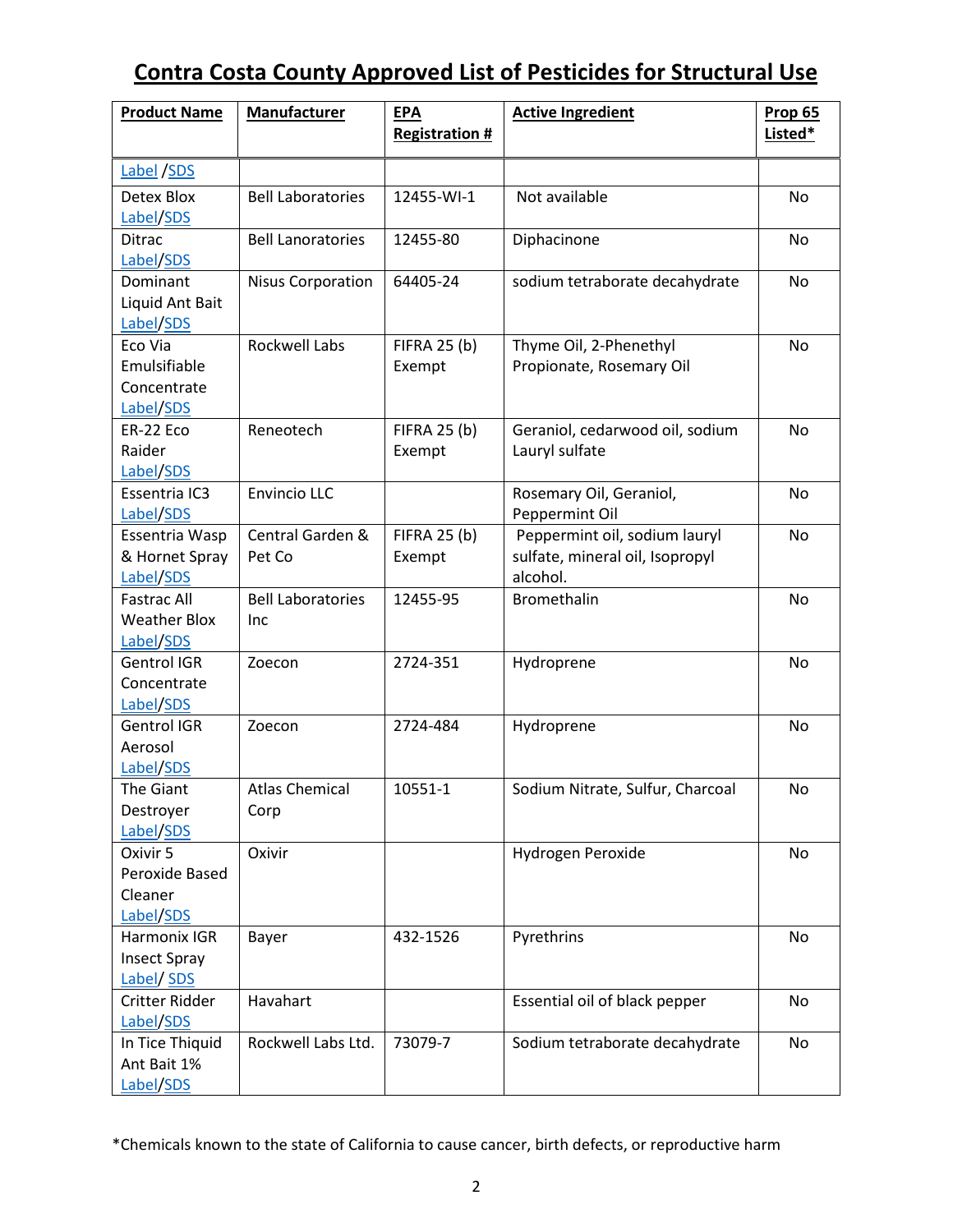| <b>Product Name</b>                                                        | Manufacturer                                 | <b>EPA</b><br><b>Registration #</b> | <b>Active Ingredient</b>                                     | Prop 65<br>Listed* |
|----------------------------------------------------------------------------|----------------------------------------------|-------------------------------------|--------------------------------------------------------------|--------------------|
| In Tice Thiquid<br>Ant Bait 2.5%<br>Label/SDS                              | Rockwell Labs Ltd.                           | 73079-7                             | Sodium tetraborate decahydrate                               | No                 |
| In Tice Thiquid<br>Ant Bait 5%<br>Label/SDS                                | Rockwell Labs Ltd.                           | 73079-7                             | Sodium tetraborate decahydrate                               | <b>No</b>          |
| Maxforce<br>Complete<br><b>Granular Insect</b><br><b>Bait</b><br>Label/SDS | Bayer                                        | 432-1255                            | Hydramethylnon                                               | Yes*               |
| Maxforce FC<br>Magnum<br>Label/SDS                                         | Bayer                                        | 432-1460                            | Fipronil                                                     | No                 |
| Maxforce<br>Impact Roach<br><b>Bait Gel</b><br>Label/SDS                   | Bayer                                        | 432.1531                            | Clothianidin                                                 | No                 |
| Maxforce<br>Quantum Ant<br><b>Bait</b><br>Label/SDS                        | Bayer                                        | 432-1506                            | Imidacloprid                                                 | No                 |
| Nature-Cide<br>All-Purpose<br>Commercial<br>Concentrate<br>Label/SDS       | <b>Pacific Shore</b><br>Holdings, Inc.       | <b>FIFRA 25 (b)</b><br>Exempt       | Clove Oil (0.5%), Cottonseed Oil<br>(0.5%)                   | No                 |
| Niban FG Fine<br><b>Granular Bait</b><br>Label/SDS                         | Nisus Corp.                                  | 64405-2                             | <b>Boric Acid</b>                                            | No                 |
| Nibor-D<br>Label/SDS                                                       | Nisus Corp                                   | 64405-8                             | Disodium octoborate<br>tetrahydrate                          | No                 |
| Nyguard IGR<br>Concentrate<br>Label/SDS                                    | McLaughlin<br><b>Gormley King</b><br>Company | 1021-1603                           | 2-[1-Methyl-2-(4-<br>phenoxyphenoxy) ethoxy]<br>pyridine 10% | No                 |
| Nylar IGR<br>Label/SDS                                                     |                                              | 11715-307-<br>57078                 | Pyriproxyfen                                                 | No                 |
| Ohyeah<br>Label/SDS                                                        |                                              | <b>FIFRA 25 (b)</b><br>Exempt       |                                                              | No                 |
| <b>Optigard Ant</b><br>Gel<br>Label/SDS                                    | Syngenta                                     | 100-1260                            | Thiamethoxam                                                 | No                 |
| Nature-Cide<br>Pest<br>Management                                          | Pacific Shore<br>Holdings, Inc.              |                                     | Cedarwood Oil (50.6%),<br>Cinnamon Oil (25.4%)               | No                 |